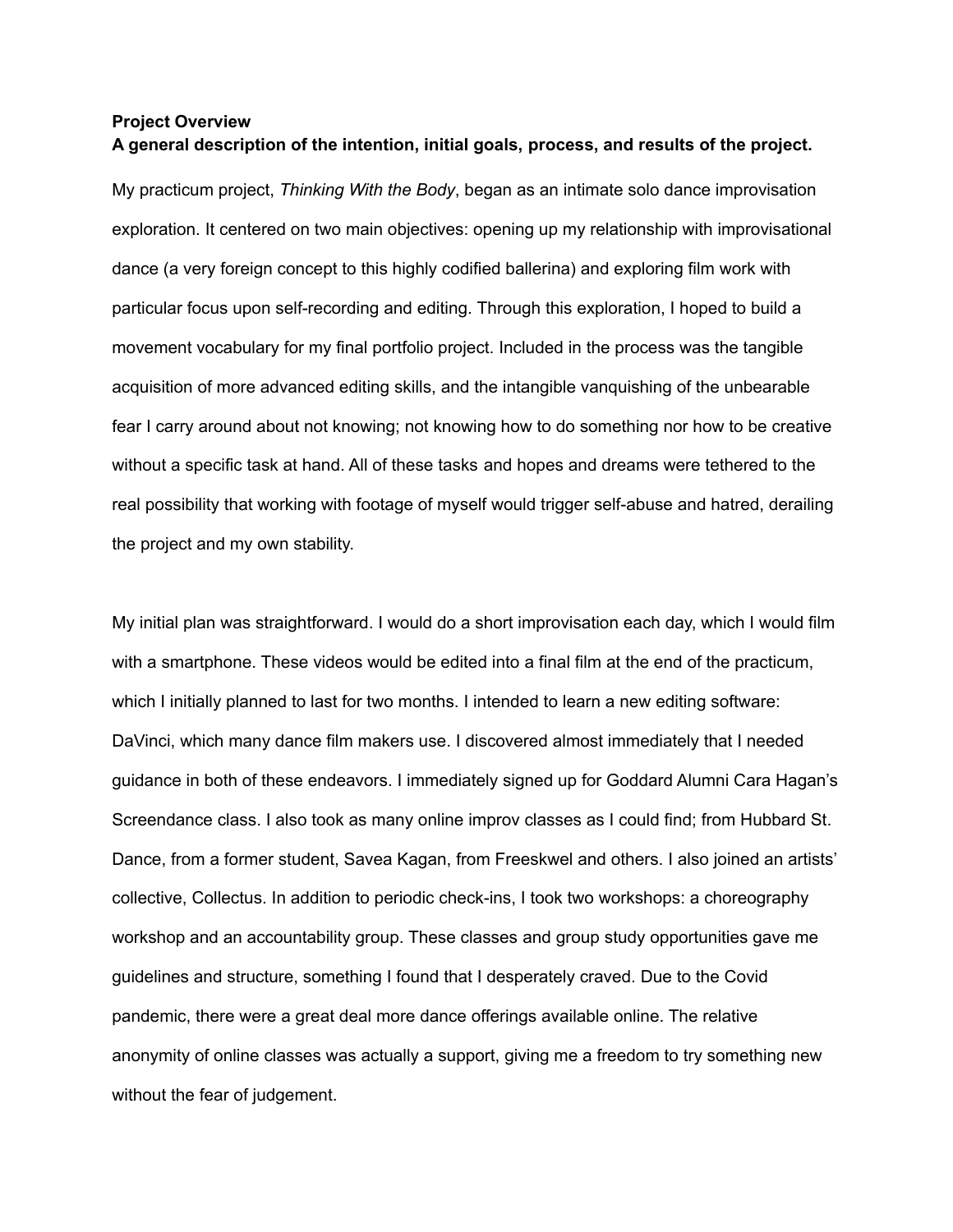The first half of the practicum, in terms of dance improvisation, went according to plan. I gradually became slightly more comfortable with the process and discovered that I love improvisational dance classes. I was able to take the inspiration from those classes and then channel ideas, thoughts, physical impulses, and memories into movement. I discovered a movement vocabulary that would repeat and which I was able to expand upon. I played, both in improvisation and in set choreography, with the use of spoken word. I started to listen to impulse.

I found that I needed more than just the videos to document my process. I started to draw. While there was no specific goal nor primary focus for the practicum in this practice, it grew out of my need to both document the work and find new ways of moving and seeing. I began making visual representations, sometimes literal, sometimes metaphorical, of the theme of the improvisation. I did quite a bit of sketching and pastel work in my earlier years, but had not picked up a pencil or piece of chalk in probably a decade. During the first half of my practicum, I made drawing a priority. I was able to sit in on a few of **[Sharon](mailto:sharon.siskin@goddard.edu) Siskin's** figure drawing classes. I played with watercolor, pencil and charcoal and tried to simply see. As I moved into the second half of the practicum and the new film, this practice fell off a bit, however I believe that it was valuable in helping me observe, without judgement, bits and pieces of the world as they relate to movement.

Finally, though not officially a part of the practicum, I embarked upon a new poetry writing practice. I believe that the freedom of improvisational practice and my deepening research in regard to my own choreographic voice impelled me to start writing. I was able to incorporate a few of my own poems into the improvisation practices.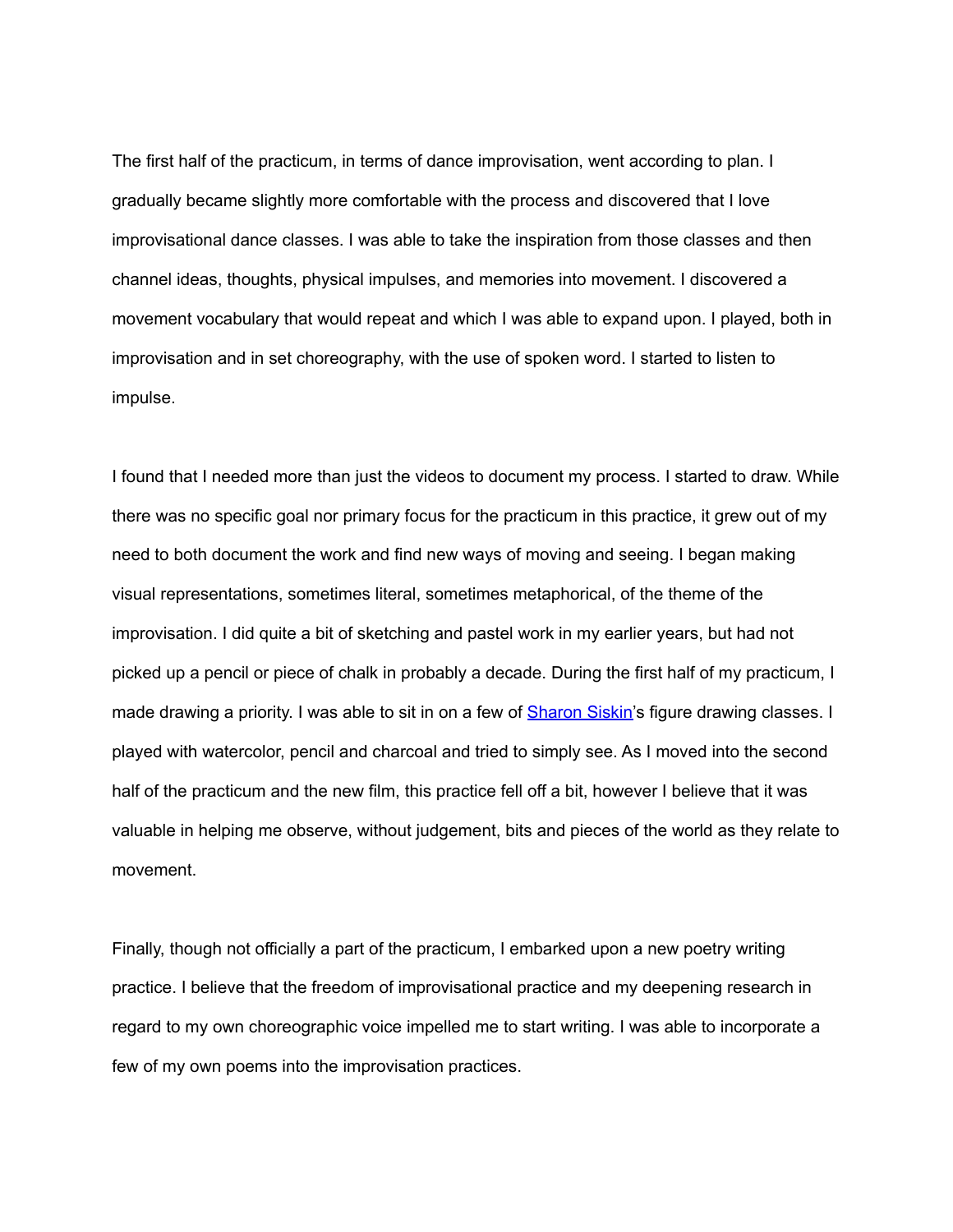The second half of the practicum took a turn, or perhaps a leap from the original intent. I heard a piece of music and knew that I had to create a ballet to it. It appeared as a fully formed piece in my head. I knew the storyline, the setting, the costume, and the dancer instantly. I also knew that the movement that I had been exploring over the course of the practicum to date was the basis for the movement vocabulary for the piece. Following this impulse was a direct result of the work that I had been doing to listen to music, follow inspiration and hear my own inner dialogue.

Moving the internal improvisational practice into an external choreographic process was seamless and proved the initial premise of the practicum; My extremely personal improvisational movement could be used as vocabulary for choreography set upon a different dancer. I could take a specific set of emotions or reactions or internal blockages, use those as a prompt for an improvisation session, harvest the movement and then adjust it for another body.

Though the decision and the choice to do so was seamless, pivoting to create a ballet on another dancer, with outside videographers and an outside editor, changed the parameters of the practicum. It transformed from a very personal project that did not need to culminate in a finished product to one in which money, time and other artists' expertise was invested. The outcome became very important.

The film is a moment of escape; from the strict rules of ballet, from gender expectations and weight expectations, from the abuses and rigidity of the dance studio. It is a moment of oscillating between life and another choice, a physical representation of the internal madness that everyone who is unable to conform to the stifling construct of the industry embodies.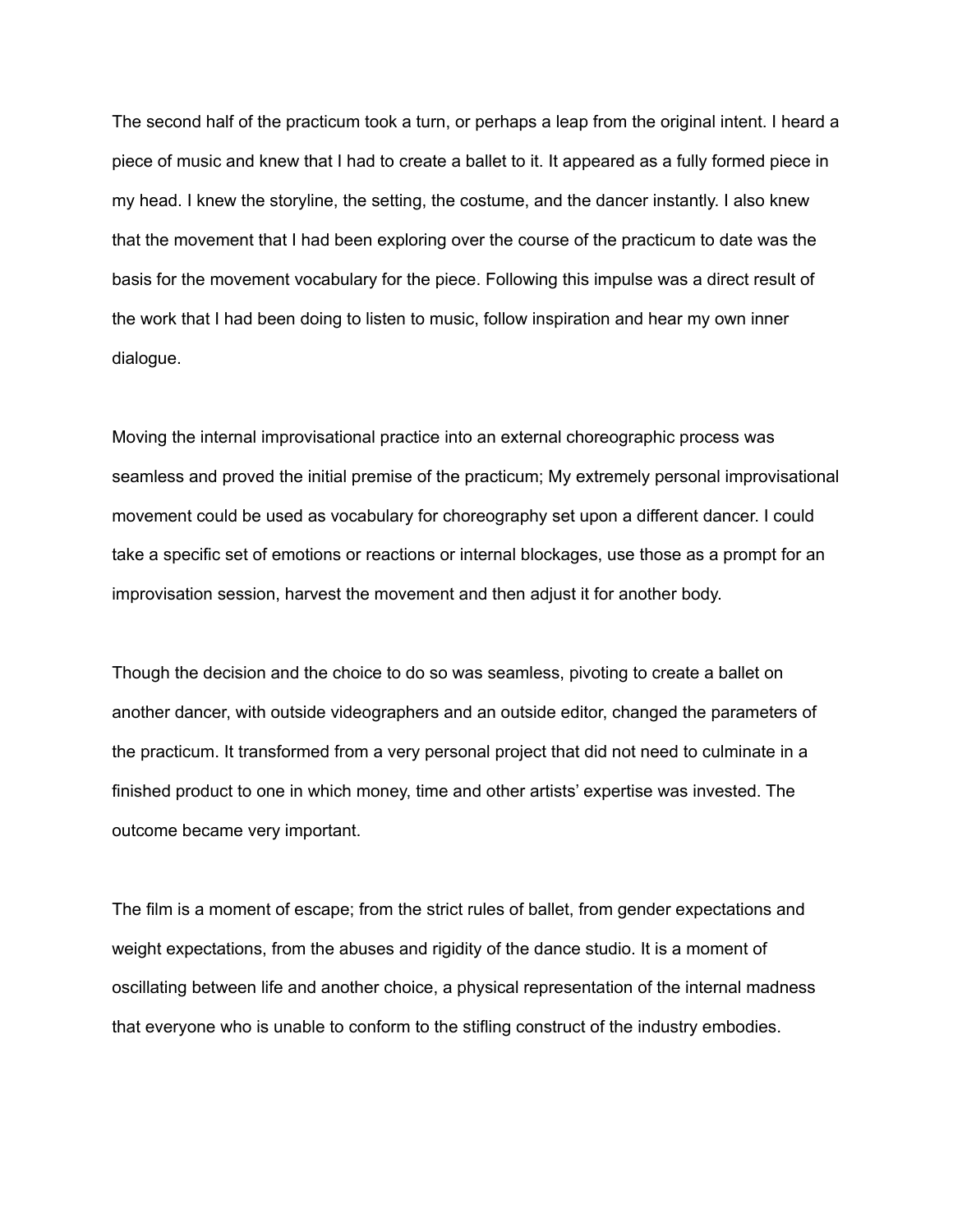Is any of this perceptible to the viewer? The specifics do not matter, the sense of unease, madness and unsure footing does. While the specifics are not essential to the viewer, I felt strongly that the collaborators that I brought into the process had to understand the origin of the work. This had to be viscerally felt and shared by the dancer. My dancer, videographers and editor all shared this experience.

It is very important to me that my crew and collaborators create a new industry simply by taking part in it. If we want an equitable world, we have to create with equity at the forefront. My work is centered on creating equity in dance. Therefore, the background and identities of those I work with is elemental to the process. My dancer, Grace Horrocks, is a queer cis gender woman who grew up in the ballet world unsure of how she could possibly fit in. She tried for many years to find her way, but eventually got quite sick and quit. She found her way back to ballet through my open classes a couple of years ago. I see in her, though I do not identify as queer, a soul mate or soul sister or maybe even daughter. We are very connected and I knew immediately that she was the dancer for this film.

In addition to Grace, Sam (Samantha) Chavez and Ramone Garcia, my editor and videographers identify as both queer and BIPOC. Finally, I am a GenX female, also part of an underrepresented population in both film and dance.

We had a very quick rehearsal process. Because the movement was mostly generated in my kitchen improv sessions, our studio time was efficient and focused upon moving my idiosyncratic movement to Grace's body. As a choreographer, it is essential that movement feel organic to the dancer, so if adjustments need to be made, I make them. We set the ballet in three rehearsals, then invited Sam and Ramone for a camera blocking rehearsal.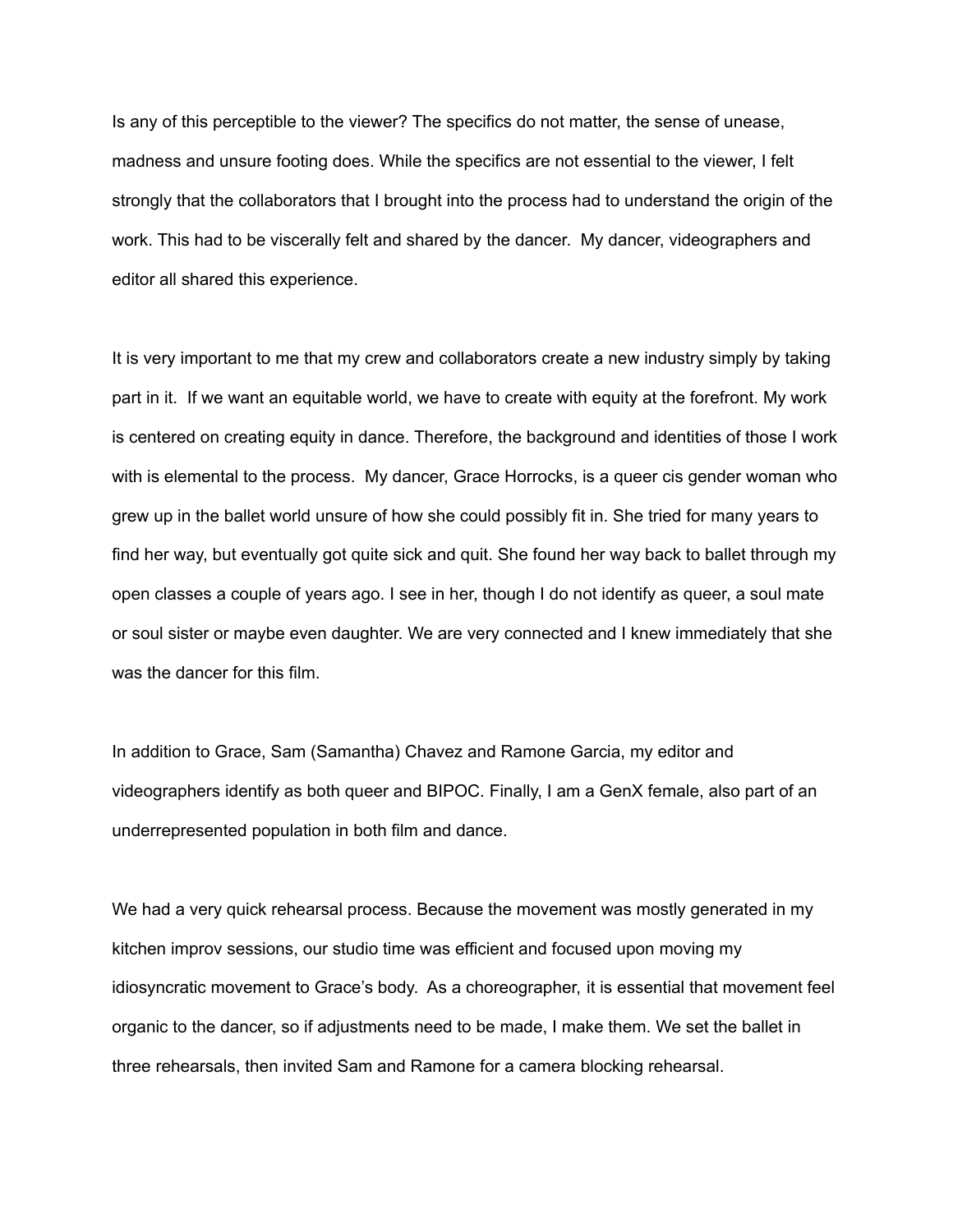The music was the only sticking point in the process. I had to use this piece of music; every part of my being insisted upon it. When I started working, I assumed the friend who had posted the piece online was also the composer. I was mistaken. It took several attempts to connect before the composer responded to my request for the rights. He eventually gave me the green light. I am incredibly grateful for his generosity. Boris Karpuk is the wonderful pianist. The brilliant composer is Frederico Paterlini.

The final element was the location. I knew that I wanted to shoot on the edge of a cliff. My friend Selim and I took a day to location scout in Malibu and found a gorgeous spot that would look like the dancer was on the edge of the world. Mother Nature threw us a curve ball and gave us an incredibly foggy shoot day, but we pivoted in the moment, and I think the result is even better than a clear day would have been.

If I had stayed with my second primary goal of the practicum, film editing, I would have then been alone. That was my original intent. I had hoped to train myself to edit my own work, with a high level of professionalism. The success of this foray into editing was decidedly mixed. I did make an initial jump in my skill set at the top of the practicum. I had no skills to speak of and taught myself to use a basic editing program. I learned how to make simple edits, add, and change sound, put in title cards, and create transitions. I was able to do color correction and other basic lighting and audio clarifications. And then I plateaued. I did not grow exponentially in my technical editing skills. However, I did experience a profound increase in my understanding of dance film making and a deepening trust of my vision as an editor and choreographer. I developed a deep understanding of the multitude of ways that these skills interact. I confirmed that I personally need to collaborate on this portion of filmmaking. I want to work with brilliant editors. I crave the back and forth. This is not an abdication of responsibility but an acknowledgment that certain technical skills take a long time to master. I have a very clear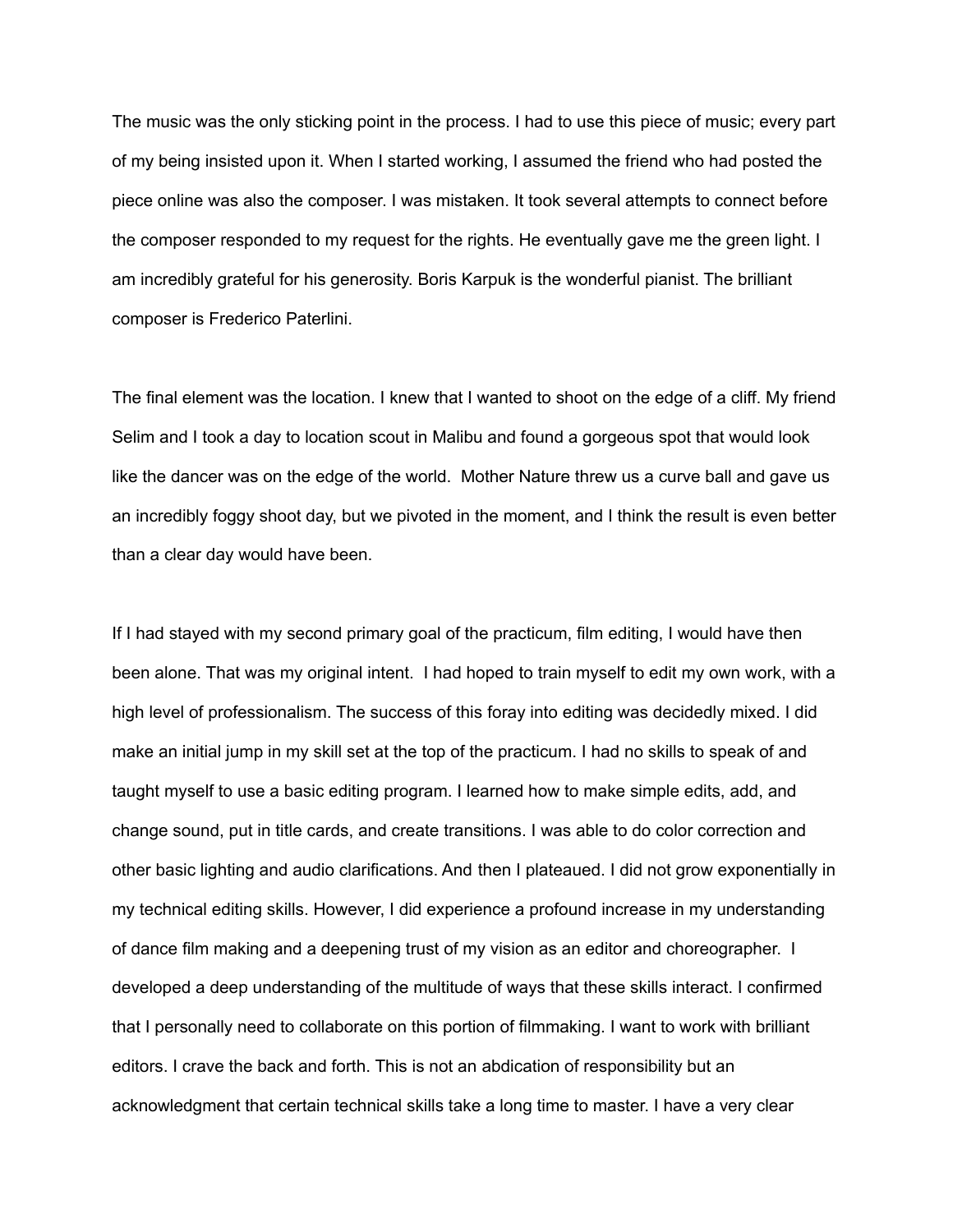vision. To successfully achieve it, I need to work with an expert. The vision and storytelling outweigh my egoist need to "do it all." Because of all of this, Sam and I worked together, over the course of 8 different versions, to perfect the film.

*Floating Falling Flying…a short dance film*, is the culmination of both parts of the practicum. I took my improvisational process and used it to create a movement vocabulary that was concise and repeatable, that could tell a story, and was danceable by another body. I used all of the editing expertise that I gained to partner with a skilled technician to create a final product that looked and felt and expressed exactly what I set out to create. I made a film that I love. The process, while at times fraught, did not plunge me into the depths of self-abuse that I feared it could. I believe that the practicum was highly successful, and I will build upon the work over my final two semesters at Goddard.

## **Documentation**

**Provide relevant materials documenting the project's process and results. Examples of possible documentation include written description, photographs, video, brief journal excerpts, participant and sponsor comments, materials produced during the project, press coverage etc.**

- *Busy*, [screendance](https://drive.google.com/file/d/1RoAsDcbvbvcUCNglnQvx3LhF9Cq8DluZ/view?usp=sharing) film class final

-improv [compilations](https://drive.google.com/drive/folders/1HhxXAlcrEaiQ6tEy-5ueFdcE9_Cfv-6X?usp=sharing)

-[drawings](https://drive.google.com/file/d/1RoAsDcbvbvcUCNglnQvx3LhF9Cq8DluZ/view?usp=sharing)

-*Floating Falling [Flying...a](https://vimeo.com/559816307) short dance film*

## -Film [Festival](https://drive.google.com/drive/folders/12hhtxsSk9jR9eQKEfk1e36M-gTSu6Ogr?usp=sharing) Laurels

#### **Evaluation**

**Considered in relation to the project's originally stated goals and subsequent developments, evaluation is expected to include feedback from community collaborators, participants and others who have been impacted by the project, as well as student interpretation of information received. Examples of evaluation materials include written**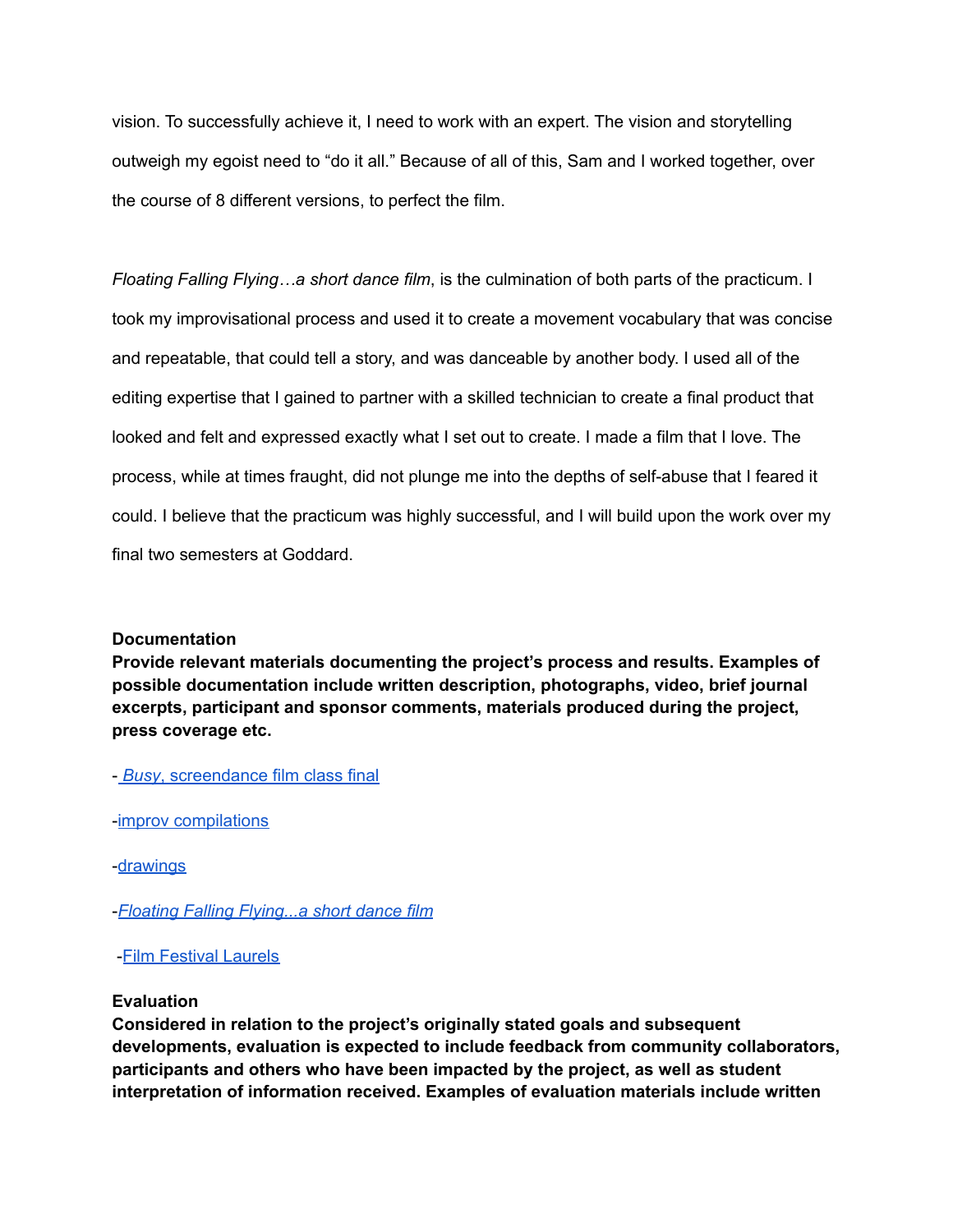# **evaluation forms, questionnaires, acknowledgements, follow-up letters, or unsolicited comments from collaborators, participants, or sponsors, demographic information, etc.**

In relation to the project's originally stated goals, this practicum was a success. I created a solo improvisation practice, filmed it, created short compilations, and learned much more about film editing than I knew at the start. I completed a short project for the film class. I began with the improvisations and then expanded the project well beyond the original parameters. Rather than remain in that very intimate setting, I was able to extrapolate the work and immediately implement it into choreography set on other dancers. This final project was completed with my ethical and demographic demands in place and was a positive and successful experience for everyone involved. All collaborators were paid market rate for their time, Covid compliance restrictions were observed at all times, I completed it \$100 under budget and the film is currently embarking upon the festival circuit. To date (July 2021), it has been honored with a Best Female Director win from the Vesuvius Film Festival in Italy and is a finalist at The Toronto Independent Film Festival of Cift. I expect, from the feedback that it has received to date, for this list to grow exponentially.

## -comments from Grace:

*Rehearsing for and dancing in the film "Floating, Falling, Flying...a dance film" was both physically and emotionally demanding- the first time dancing in a full studio space since pre-pandemic times, while also taking on the story behind the film, became breeding ground for a vulnerable yet healing space. Nancy is an extremely collaborative choreographer and teacher, coming fully prepared with a vision but always providing and re-establishing a consensual space when it came to the emotional demands of the movement, as well as allowing flexibility with the movement she had in mind based on how it worked on my body. After just a few rehearsals, I feel that we found a sturdy balance between staying true to her ideas and creating something* that made sense for my body, and my story. The film itself feels like only a fraction of what we *went through; the process as a whole was a very important and rewarding one to complete.*

## -comments from Sam:

*I had an amazing time working on Floating Falling Flying. From the start Nancy had a clear beautiful vision that came even clearer to me throughout the process. Filming day when I got to*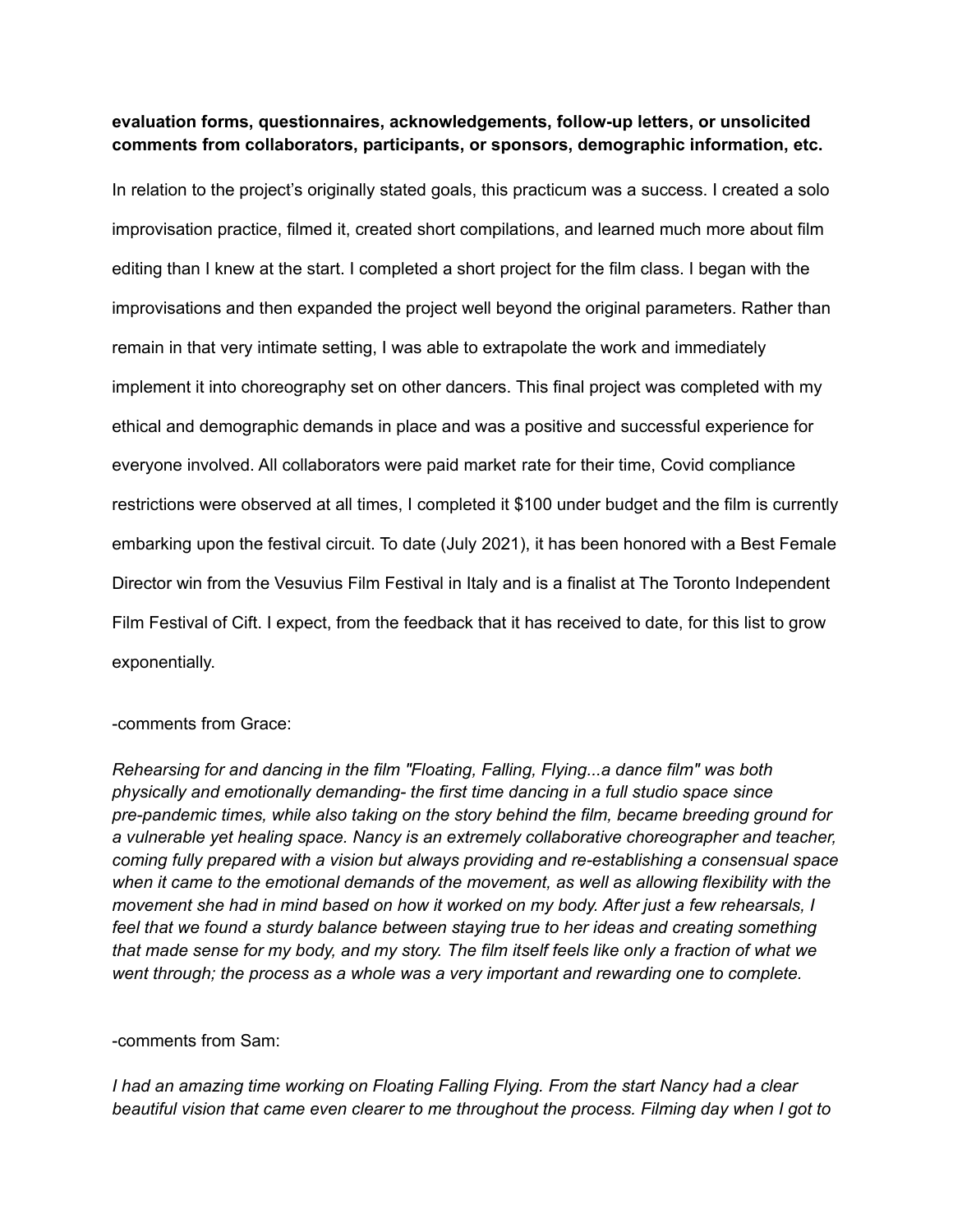*actually be at the location after seeing the choreography in rehearsal really made things click* and from then on it just kept getting clearer. When it came to editing it all made sense when the *layering came, this was after various drafts and even within those first couple drafts I knew something wasn't right yet. Once Nancy told me to really run with the opacity and layering I felt like we made it. It felt like the seed of an idea had completely blossomed and it was so rewarding to see all the work in the end. The space was structured and collaborative and I can not wait for the next project!*

### **Critical Reflection**

**Assessment of what was learned through the practicum experience, including identification of and critical engagement with issues involved in or arising from the project; and analysis of how the student sees the project will affect their practice, either by enhancing it or by helping better understand the contexts of the work they aspire to do."**

The greatest lesson of the practicum project was one of trust. Trust that after almost 40 years of identifying as a dancer and almost ten as a choreographer, my instincts, movement, and physical voice all have value and clarity. The process of moving from an intimate, private space of improvisation and taking the movement and safety of that work into a rehearsal space was astonishing for me. I know that many choreographers work this way, but I have always found my movement in the dancers that I am setting work on. I have never tried to feel it internally. I rarely dance my own work. In the few instances that I have, I found the internal strife to be overwhelming. The practicum has given me the freedom to try to dance my own work and I will allow, at least the idea of it, into my final project.

Embedded in this learning is a new respect for the process of letting trauma, rage, pain expunge through the body rather than solely through intellectual or psychological work. I have intellectually understood the concept of working through trauma with the body, but this was the first time that I directly addressed my own trauma in my own choreography. It was the first time that I transferred my trauma to another body through choreography.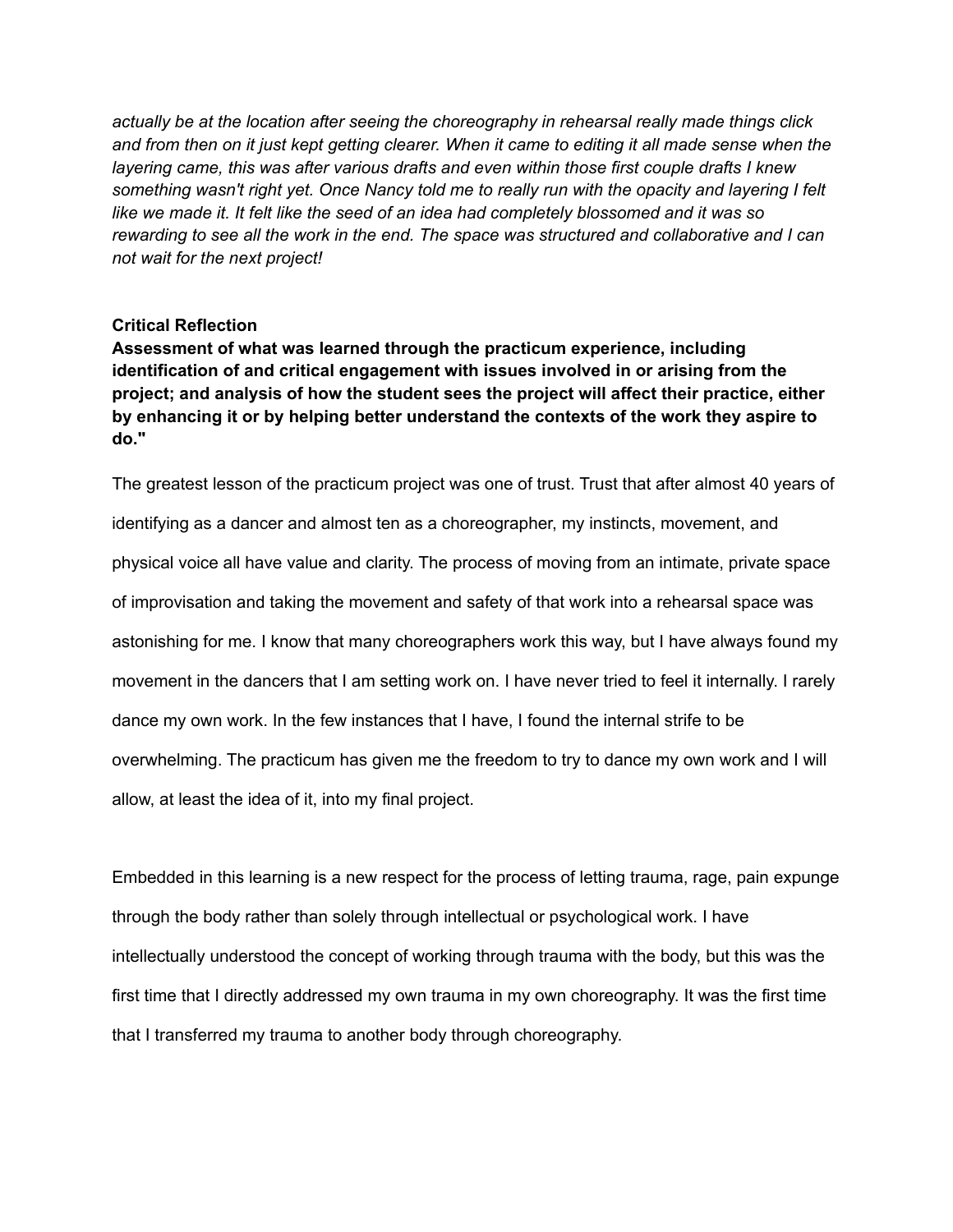I also found a new sort of self-compassion in honoring the fear, the PTSD, the psychological weight of working with cameras and seeing my body go through life in a way. I'm not at my dancing prime, though not as far away from it as I often believe or judge myself to be. There is great value for a choreographer, for a director, and most importantly, for an educator, to recognize how very painful much of our work can be. The scrutiny that dancers have to go through from the outside world is exponentially harder when it comes from the self. I did not succeed in lessening the emotions, but I did find some compassion for my soul in having to endure it.

The second most valuable lesson was one of letting go. I do not have to do every job. I can work with an editor on important pieces and projects. The collaboration is more important than my ego or need to do it all. I already wear many hats in most productions. I work as director, choreographer, stylist (wardrobe and art direction), casting director and producer. I do not need to be the person in charge of editing and allowing that space frees me up for so much more. I do not have to limit my vision to my technical skill set but can hire someone to be brilliant in relationship with me and with the work.

Unlike many other practicum projects within the MFAIA program at Goddard, this one turned inward. It focused on my experiences and my work. However, it did fully engage with the Goddard praxis of reflection, theory and action. I believe that the lessons learned can be applied to much larger projects. In applying the lessons of openness and compassion to my industry at large, I can continue to move towards bringing more equity, inclusion, and representation to the fore.

In regard to my personal practice, I have fully embraced improvisation as a tool and means towards self-expression, in both dance and other aspects of my creative output. The freedom